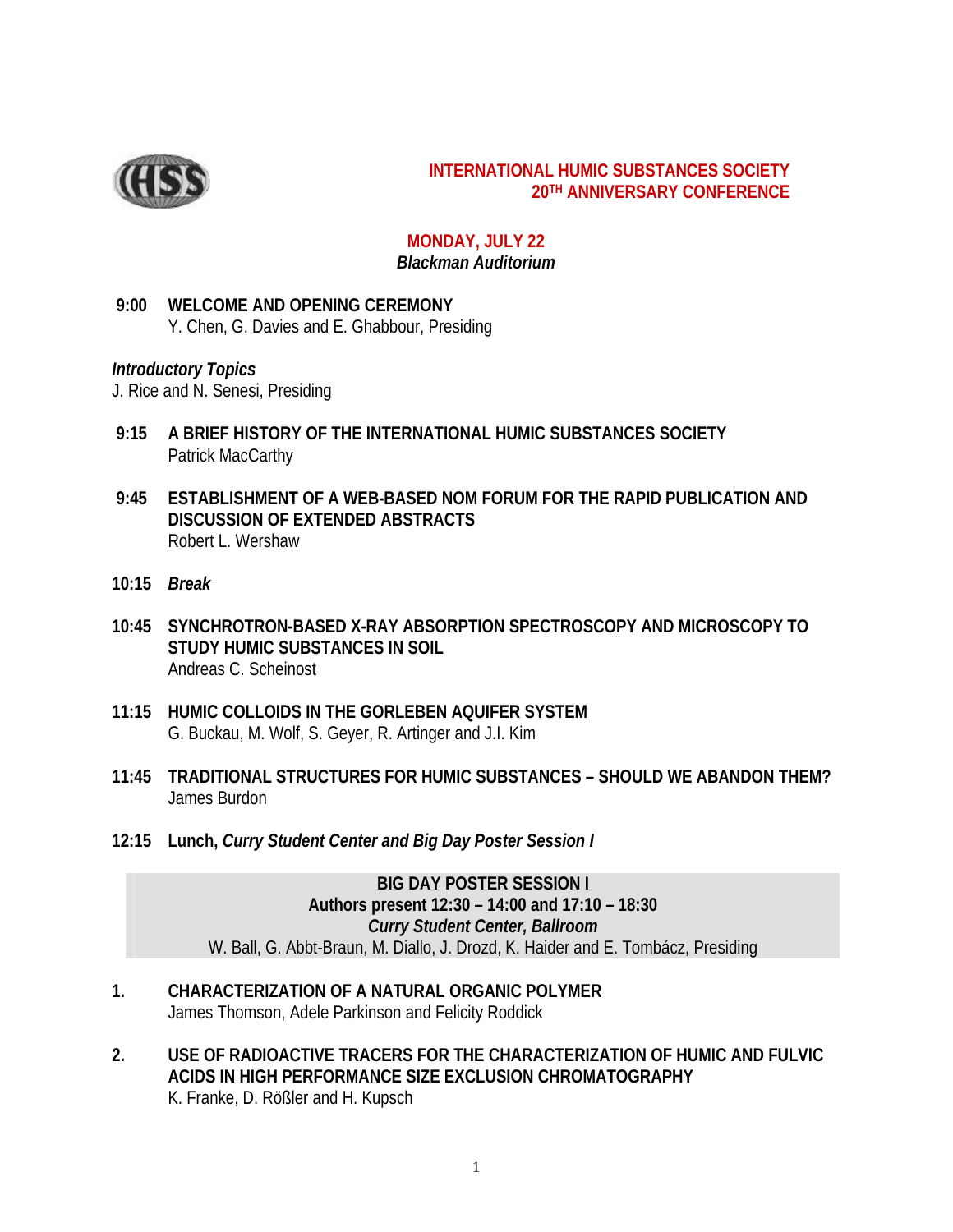- **3. HIGH AND LOW MOLECULAR WEIGHT COMPONENTS OF SOIL HUMIC ACIDS AS AFFECTED BY PLANT RESIDUE APPLICATIONS** Masakazu Aoyama and Naonori Kumakura
- **4. ELECTROPHORETIC CHARACTERIZATION OF DOM: A FREE FLOW ELECTROPHORESIS (FFE) APPROACH**

J. Junkers, Ph. Schmitt-Kopplin and N. Hertkorn

- **5**. **INVESTIGATION OF HUMIC SUBSTANCES BY HIGH-PERFORMANCE SIZE EXCLUSION CHROMATOGRAPHY AND CAPILLARY GEL ELECTROPHORESIS** Jessica A. L. Blomberg and Linda B. McGown
- **6. THE MACROMOLECULAR OR SUPRAMOLECULAR NATURE OF HUMIC SUBSTANCES: A DYNAMIC LIGHT SCATTERING STUDY** Gustavo González-Gaitano and Josemaría García-Mina
- **7. PHOTOLUMINESCENCE SPECTROSCOPY TO EVALUATE SOIL HUMIC ACIDS UNDER DIFFERENT TILLAGE SYSTEMS** Débora M. B. P. Milori, Ladislau Martin-Neto, Vanderlei S. Bagnato, Cimélio Bayer and João **Mielniczuck**
- **8. TOTAL LUMINESCENCE FLUORESCENCE SPECTRA OF IHSS STANDARD AND REFERENCE FULVIC ACIDS, HUMIC ACIDS AND NATURAL ORGANIC MATTER (NOM)** James J. Alberts and Monika Takács
- **9. SPECTROFLUOROMETRIC PROPERTIES OF MOLECULAR SIZE FRACTIONS OF DOM FROM THE MAXIMUM TURBIDITY ZONE OF THE GIRONDE AND SEINE ESTUARIES** Lilian Vacher and Edith Parlanti
- **10. FROM HUMIC SUBSTANCES IN ACADEMIA TO THE NEEDS OF INTERNATIONAL COMMERCE** William R. Jackson, J. K. Zapico, R. J. Jackson, L. M. DeVaney and E. G. Hall
- **11. CHEMICAL ORIGINS OF HUMIC-LIKE SUBSTANCES** Boris Eyheraguibel, Philippe Morard, Jérôme Silvestre and Georges Merlina
- **12. CHEMICAL CHARACTERIZATION OF THE ORGANIC MATTER IN PARTICLE SIZE SEPARATES OF THE MINERAL SOIL HORIZONS OF TWO FOREST SOILS** Cornelia Rumpel, Karin Eusterhues and Ingrid Kögel-Knabner
- **13. DYNAMICS OF SOIL ORGANIC MATTER IN ALPINE SPRUCE AND ALDER STANDS** Luisella Celi, Alberto Agnelli, Frank Hagedorn, Jörg Luster, Eleonora Bonifacio, Michele Freppaz, Riccardo Scalenghe and Peter Blaser
- **14. PREPARATION OF AN AQUATIC FULVIC ACID STANDARD SAMPLE**  Koyo Yonebayashi and Hiroki Kodama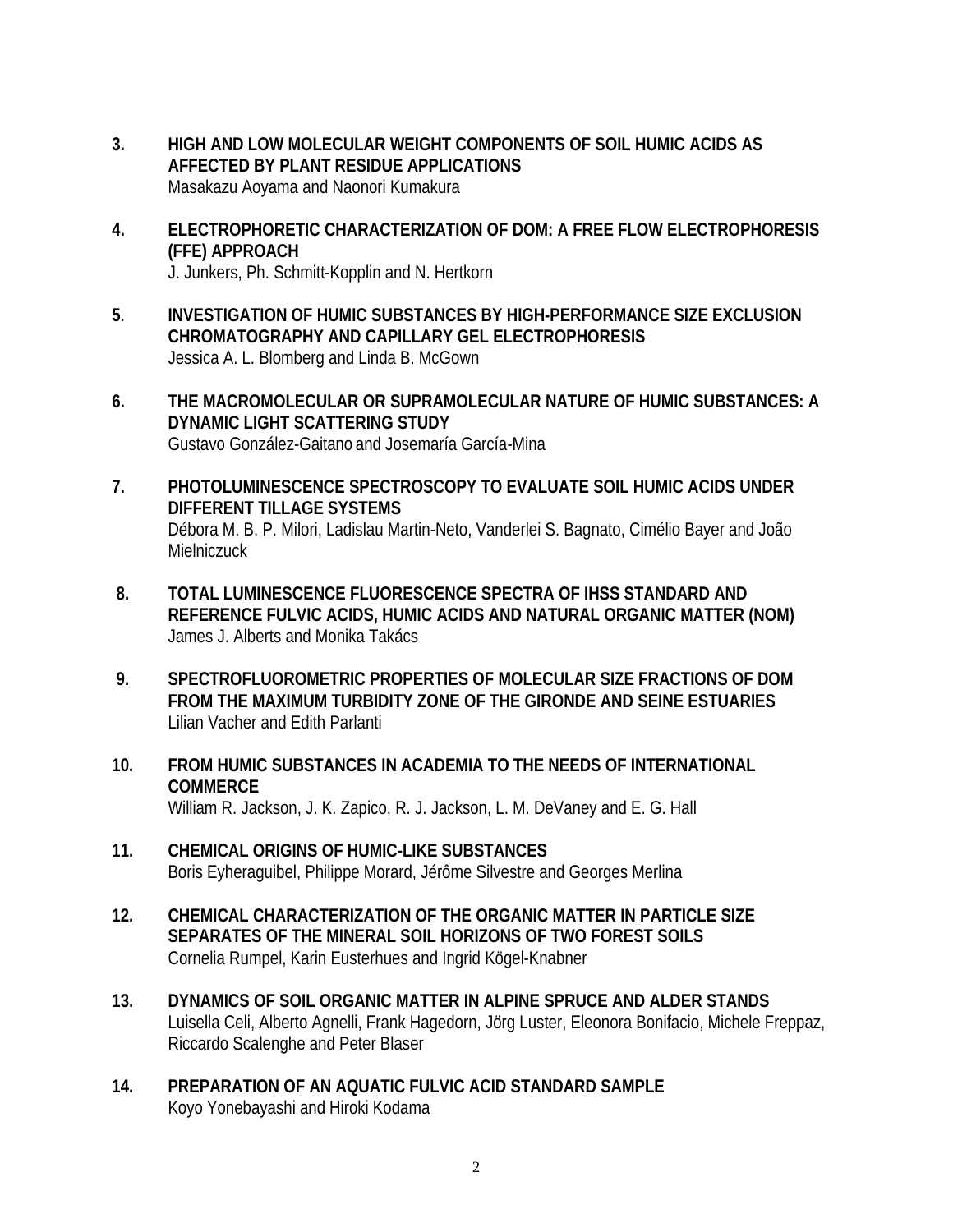- **15. DISTRIBUTION OF ACID-DISSOCIATIATION CONSTANTS IN HUMIC MOLECULES** Hiroki Kodama and Koyo Yonebayashi
- **16. MOLECULAR WEIGHT DISTRIBUTION OF METHYLATED HUMIC ACIDS IN ORGANIC SOLVENTS** Nobuhide Fujitake, Mark J. Strynar, Taketoshi Mishima, Mayuko Tsukamoto, Takeshi Suzuki, Hiroo Otsuka, Jerzy Dec and Jean-Marc Bollag
- **17. VOLTAMMETRIC INVESTIGATIONS OF NATURAL ORGANIC MATTER** James T. Nurmi and Paul G. Tratnyek
- **18. CHARACTERIZATION OF LANDFILL LEACHATE DOM USING DIFFERENT MASS SPECTROMETRIC TECHNIQUES** Tomas Alsberg, Linn Persson, Anna Ledin and Göran Odham
- **19. ELECTROSPRAY MASS SPECTROMETRY DETERMINATION OF MOLECULAR WEIGHTS OF A SOIL HUMIC ACID AND RELATIVE SIZE-FRACTIONS ISOLATED BY PREPARATIVE HPSEC**

A. Piccolo, P. Conte and M. Spiteller

- **20. STUDY OF HUMIC SUBSTANCES STRUCTURE AND INTERACTIONS BY ELECTROSPRAY IONISATION MASS SPECTROMETRY** Gabriel Plancque, Badia Amekraz, Valérie Moulin and Christophe Moulin
- **21. CHARACTERIZATION OF PERSISTENT COMPONENTS IN FOREST SOILS** Karl J. Dria and Patrick G. Hatcher
- **22. FRACTIONATION AND SPECTROSCOPIC CHARACTERIZATION OF NATURAL ORGANIC MATTER** Baohua Gu, Jie Chen and Eugene J. LeBoeuf
- **23. CHARACTERIZATION OF HUMIC SUBSTANCES USING REDUCTION AND ACID CATALYSED TRANSESTERIFICATION** Ineta Rozenbaha, Göran Odham, Ulf Järnberg, Linda Eglite and Maris Klavins
- **24. SPECTROSCOPIC AND SEM CHARACTERIZATION OF HUMIC ACIDS EXTRACTED FROM CHILEAN ANDISOLS** J. Canales, M. Mora, H. Rocha, E. Guiérrez, P. Etcheverría, J. Alarcon, J. Aguirre, R. Gaviño and B. Lotina–Hensen
- **25. ORGANIC MATTER IN BRAZILIAN OXISOLS UNDER NATIVE VEGETATION: CHARACTERISTICS AND DISTRIBUTION IN THE PROFILE**  Deborah Pinheiro Dick, Cristiano Gonçalves, Ricardo Dalmolin, Egon Klamt, Heike Knicker and Ingrid Kögel-Knabner
- **26. STUDIES OF SEMIQUINONE FREE RADICALS BY EPR IN WHOLE SOIL, HA, FA AND HUMIN**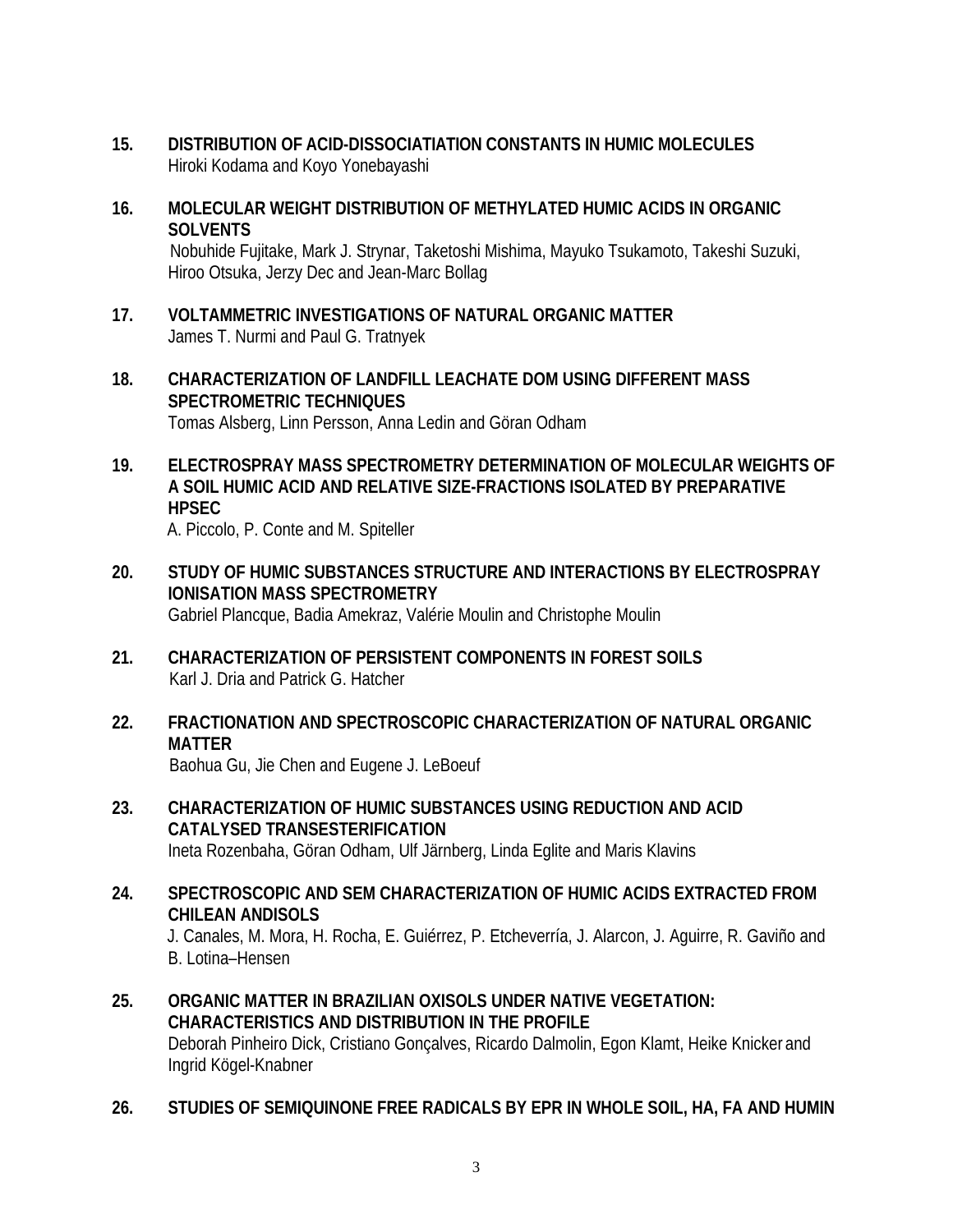Sérgio da Costa Saab, Ladislau Martin-Neto and Mauro da Conceição

- **27. CHARACTERIZATION OF WHEAT STRAW-DERIVED DOM** Robert L. Wershaw and Kay R. Kennedy
- **28. MOLECULAR STRUCTURES AND ASSOCIATIONS OF HUMIC SUBSTANCES IN THE TERRESTRIAL ENVIRONMENT** André J. Simpson, William L. Kingery, Michael H. B. Hayes, Manfred Spraul, Eberhard Humpfer, Peter Dvortsak, Rainer Kerssebaum, Markus Godejohann and Martin Hofmann
- **29. THE EFFECT OF DILUTE HF TREATMENT ON THE RESOLUTION OF 13C CP/MAS NMR SPECTRA AND ON THE QUALITY OF ORGANIC MATTER IN OXISOLS** Cristiano Nunes Gonçalves, Ricardo S. D. Dalmolin, Deborah Pinheiro Dick, Egon Klamt, Heike Knicker and Ingrid Kögel-Knabner
- **30. COMPARISON OF CP-MAS 13C-NMR SPECTRA OF AQUATIC HUMICS EXTRACTED WITH HYDROPHOBIC (XAD-8) AND HYDROPHILIC (DEAE-CELLULOSE) ADSORBENTS** Abdul R. Khwaja, Paul Bloom, Patrick Brezonik, Bin Chen and Eric Munson
- **31. TRANSMISSION ELECTRON MICROSCOPY OF HUMIC SUBSTANCES**  Luisella Celi, Alberto Agnelli, Maddalena Piccaluga and Elisabetta Barberis
- **32. CHARACTERIZATION OF SODIUM PYROPHOSPHATE SOLUBLE SOIL ORGANIC MATTER USING FT-IR** Ruth H Ellerbrock, Michael Kaiser, Axel Höhn and Lothar Beyer
- **33. STUDY OF DISSOCIATION EQUILIBRIUM OF PARTIALLY SOLUBLE HUMIC ACIDS EXTRACTED FROM LIGNITE** Martina Klucáková and Miloslav Pekar
- **34. EXPLORING THE MOLECULAR CHARACTER AND HETEROGENEITY OF HUMIC SYSTEMS VIA THE STUDY OF THE ION BINDING PROCESS USING AN EXTENDED POLYELECTROLYTE MODEL. I. PROTON BINDING** J. M. García-Mina
- **35. EXPLORING THE MOLECULAR CHARACTER AND HETEROGENEITY OF HUMIC SYSTEMS VIA THE STUDY OF THE ION BINDING PROCESS USING AN EXTENDED POLYELECTROLYTE MODEL. II METAL BINDING** J. M. García-Mina
- **36. EVALUATION OF HUMIC SUBSTANCES FROM ORGANIC WASTES USED AS SOIL AMENDMENTS**

C.H. Bos-VanderZalm, A. Patti, R.W. Jackson and A. Surapaneni

**37. ANALYSIS OF THE HUMIC MATTER FROM ESTUARINE SEDIMENTS IN THE GUADIANA RIVER ESTUARY**

Francisco J. Gonzalez-Vila, Oliva Polvillo, Tomasz Boski , Elminda Moura, Gonzalo Almendros and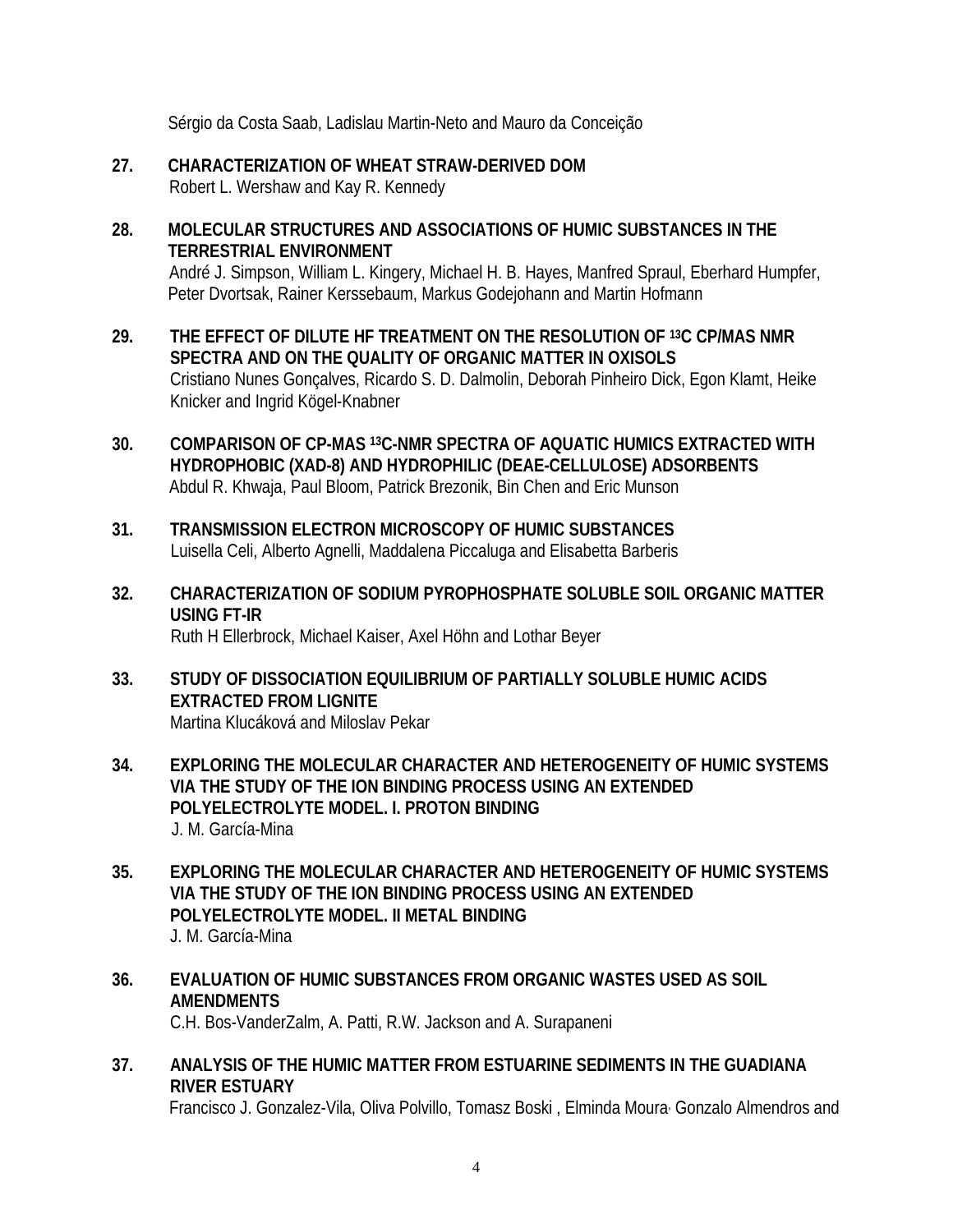Heike Knicker

- **38. CHARACTERIZATION OF C14 LABELED HUMIC SUBSTANCES** Jussi V.K. Kukkonen
- **39. PHOTOLUMINESCENCE STUDIES SOIL HUMIC ACIDS ORIGINATING FROM SOILS UNDER DIFFERENT TILLAGE SYSTEMS** Débora M. B. P. Milori, Ladislau Martin-Neto, Vanderlei S. Bagnato, Cimélio Bayer and João Mielniczuck
- **40. RELATIONSHIP BETWEEN SOIL ORGANIC MATTER, IRON CONTENT AND SOIL COLOR A CPMAS 13C NMR SPECTROSCOPIC STUDY** Sandra Spielvogel, Heike Knicker and Ingrid Kögel-Knabner
- **41. VERY HIGH RESOLUTION COSY NMR SPECTRA OF HUMIC SUBSTANCES: IMPLICATIONS FOR THE ELUCIDATION OF HUMIC SUBSTRUCTURES** Norbert Hertkorn, Irina Perminova and Antonius Kettrup
- **42. INFLUENCE OF IONIC SPECIES ON HYDROPHOBIC SORPTION DOMAINS IN HUMIC MATERIALS** Scott D. Kohl and James A. Rice
- **43. A NEW APPROACH TO UNDERSTANDING ORGANIC COMPOUND INTERACTIONS WITH ENVIRONMENTAL SORBENTS** Ellen R. Graber and Mikhail Borisover
- **44. INFLUENCE OF IONIC STRENGTH UPON THE INTERACTION OF NATURAL ORGANIC MATTER AND METAL OXIDE SURFACES** S. Altan Süphandag and Miray Bekbölet
- **45. PYROLYTIC STUDY OF THE NON-EXTRACTABLE RESIDUES OF 13C-ATRAZINE IN SOIL SIZE FRACTIONS AND SOIL HUMIN** M. -F. Dignac, Y. Zegouagh, L. Loiseau, G. Bardoux, E. Barriuso, C. Largeau, S. Derenne and A. **Mariotti**
- **46. INTERACTIONS OF NATURAL ORGANIC MATTER WITH THE MINERAL MATRIX OF SOIL**D. M. Kukich, R. Schoonhoven, R. F. Christman and F. K. Pfaender
- **47. SORPTION OF HUMIC SUBSTANCES ON AQUIFER MATERIAL AND SOIL COMPONENTS** Linda Eglite and Maris Klavins
- **48. NON-LINEAR BINDING OF PAHs TO DISSOLVED HUMIC-ACID: EVIDENCE FROM THREE DIFFERENT METHODS**

Yael Laor, Menahem Rebhun, Smadar Meir, Robert Armon and Chen Zolkov

**49. BINDING OF PAHS IN LEACHATES FROM SOIL AND WASTE MATERIALS IN RELATION TO DISSOLVED ORGANIC MATTER CHARACTERISTICS**

Gerlinde D. Roskam, Andre van Zomeren, Esther Zuiver and Rob N. J. Comans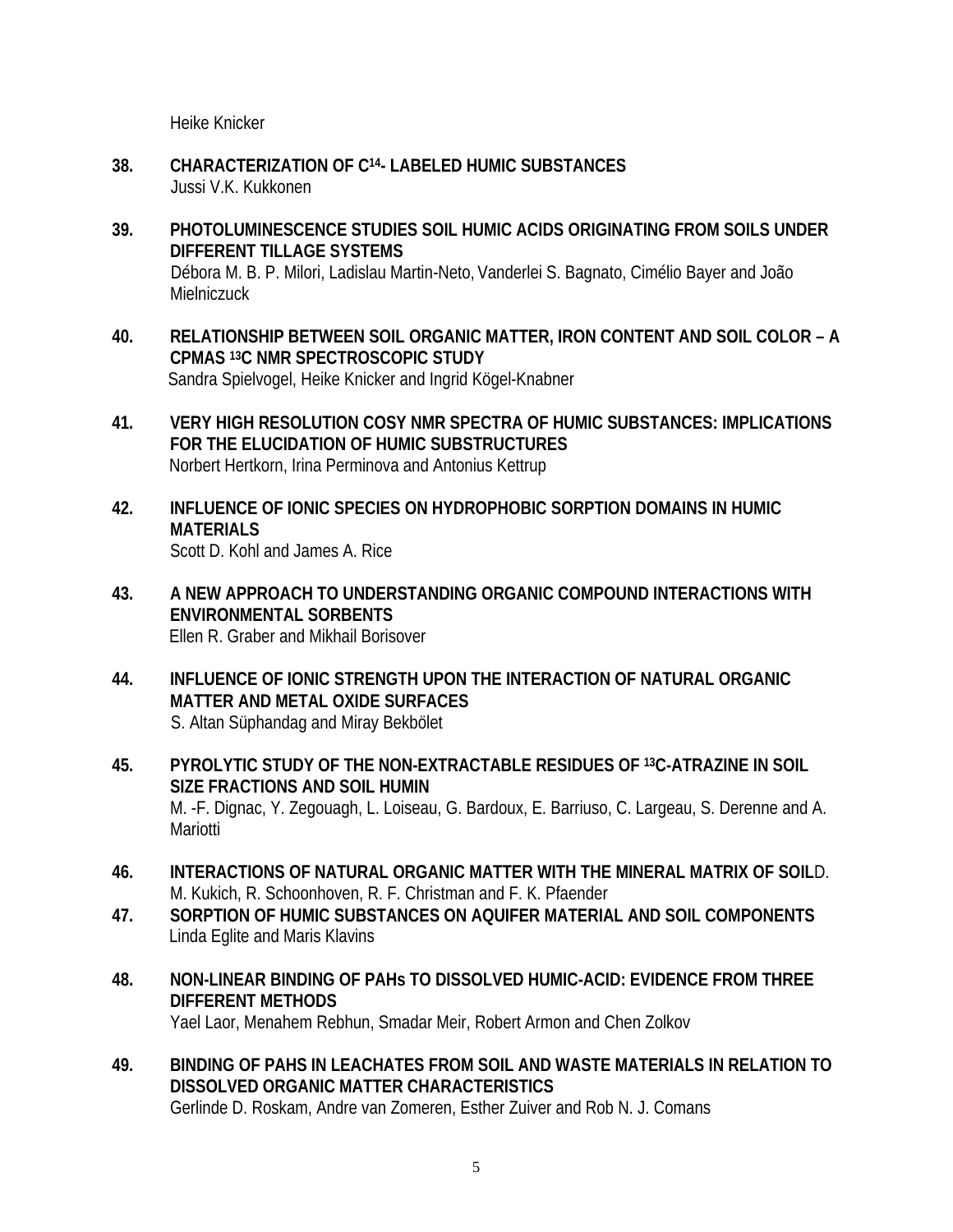- **50. SORPTION OF PAH TO ESTUARINE HUMIC SUBSTANCES AND IMPACTS OF WATER TEMPERATURE AND SALINITY VARIATIONS** Luc Tremblay, Scott D. Kohl, James A. Rice and Jean-Pierre Gagné
- **51. A PERSISTENT FRACTION OF VOLATILE ORGANIC CONTAMINANT SORBED IN SOIL COMPARTMENTS** Yang-hsin Shih and Shian-chee Wu
- **52. THE ANALYTICAL AVAILABILITY OF POLYCHLORINATED BIPHENYLS (PCBs) IN WATER CONTAINING NATURAL ORGANIC MATTER** Christine Steiro, Alfred A. Christy, Egil T. Gjessing and Georg Becher
- **53. A GENERAL DESCRIPTION OF THE CONTRIBUTION OF ORGANIC CARBON TO SOIL WATER HOLDING CAPACITY** Alan Olness and David Archer
- **54. DETOXICATION OF ACETOCHLORE BY PREPARATIONS OF HUMIC ACID FROM DIFFERENT SOURCES**  Galina V. Naumova, Vladimir A. Kholodov, Natalia A. Kulikova, Nadezhda A. Zhmakova, Natalia L. Makarova, Tatiana F. Ovchinnikova and Irina V. Perminova
- **55. AGEING OF BENTONITE: HUMIC AND BENTONITE:FULVIC COLLOIDAL SYSTEMS** Dragoljub D. Bilonovic and Steven A. Spigarelle
- **56. TRANSPORT OF HUMIC AND FULVIC ACID IN AN ACID SANDY SOIL** Liping Weng, Ellen Fest, Jeroen Fillius, Erwin J. M. Temminghoff, Willem H. Van Riemsdijk
- **57. AGGREGATION OF CLAY AND IRON OXIDE PARTICLES: A PARTICULAR ROLE OF SURFACE HYDROXYLS AND COMPLEXATION BY HUMIC ACIDS** Etelka Tombácz, Zsuzsanna Libor, Erzsébet Illés and Erwin Klumpp
- **58. ADSORPTION AND DESORPTION OF THE PLANT MUTAGEN MALEIC HYDRAZIDE BY TWO SOIL HUMIC ACIDS**

Elisabetta Loffredo, Giuseppe Ferrara and Nicola Senesi

# **MONDAY, JULY 22**

#### *Blackman Auditorium*

# *Separations*

M. De Nobili and T. Gilbert, Presiding

**14:00 CAPILLARY ZONE ELECTROPHORESIS – ELECTROSPRAY IONIZATION /MASS SPECTROMETRY (CZE-ESI/MS) OF NATURAL ORGANIC MATTER (NOM)**  Ph. Schmitt-Kopplin, N. Hertkorn, A. Kettrup, J. Junkers, Guichen Ping, Yukui Zhang, M. Perdue and Y. Chen

# **14:25 CAPILLARY ELECTROPHORESIS CAN DETECT NEGATIVELY CHARGED DISSOLVED**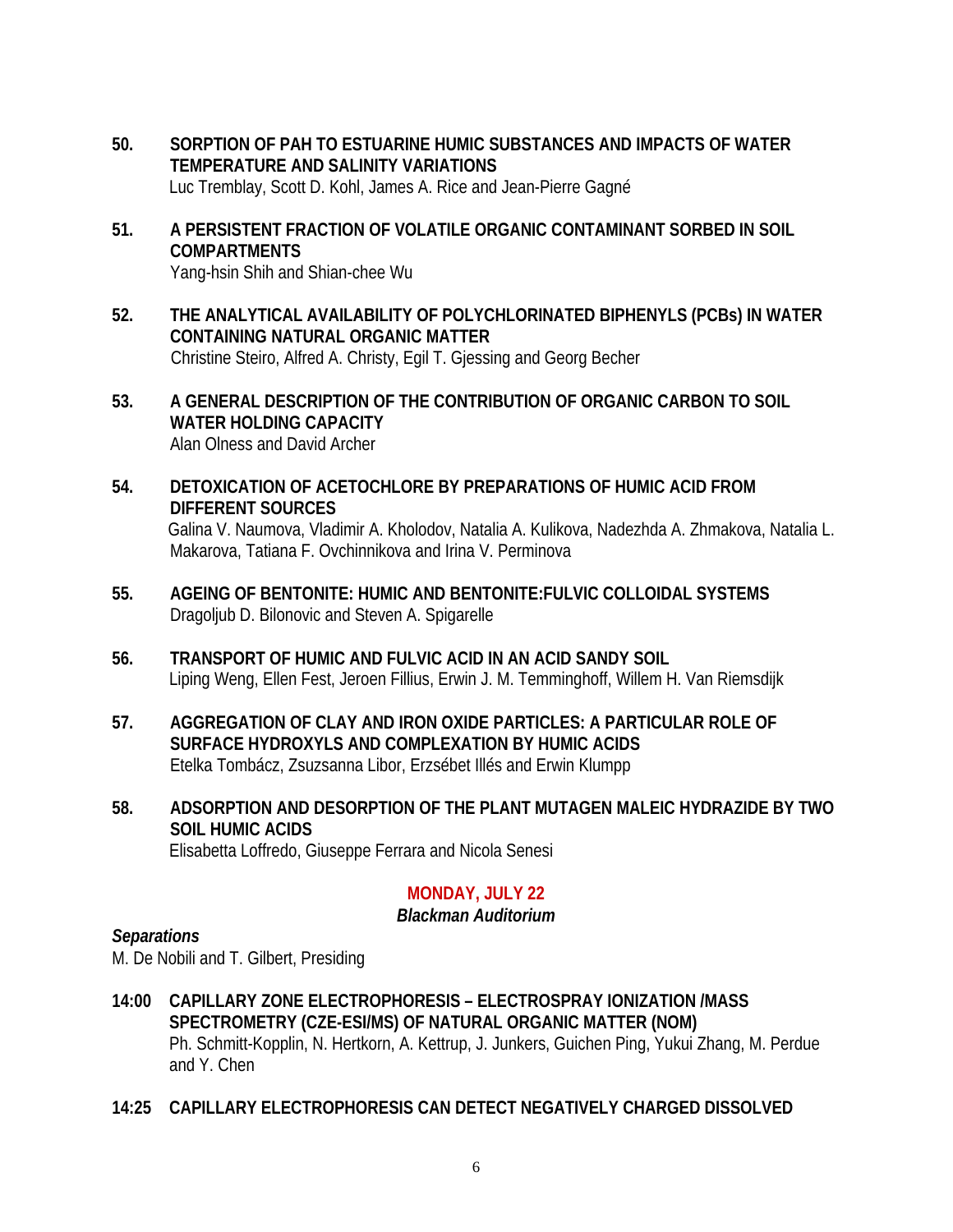# **ORGANIC MATTER COLLOIDS AT ACIDIC pH**

Frank J. von Willert and Richard C. Stehouwer

- **14:50 CHARACTERIZATION OF HUMIC SUBSTANCES USING CAPILLARY ELECTROPHORESIS WITH FLUORESCENCE LIFETIME DETECTION** Linda B. McGown and Joseph D. Hewitt
- **15:15 FLUORESCENCE AND PHOTOINDUCTIVE EFFICIENCY OF SOIL HUMIC ACIDS AND FRACTIONS OBTAINED BY TANDEM SEC-PAGE**

C. Richard, O. Trubetskaya, O. Trubetskoj, J-P. Aguer and G. Guyot

- **15:40** *Break*
- **16:10 INVESTIGATION OF COLLOIDAL AND TRACE METAL COMPLEXATION CHARACTERISTICS OF SOIL AND SEDIMENT-DERIVED FULVIC ACIDS BY FLOW FIELD-FLOW FRACTIONATION - INDUCTIVELY COUPLED PLASMA-MASS SPECTROMETRY (Flow FFF-ICP-MS)**

Dula Amarasiriwardena, Jonathan Bell, Atitaya Siripinyanond, Baoshan Xing and Ramon M. **Barnes** 

- **16:35 CHEMICAL EXTRACTION OF HUMIC ACIDS BASED ON BINDING TO POLYVALENT CATIONS** Daniel C. Olk
- **17:00 Adjourn to Big Day Poster Session I and Refreshments, Curry Student Center, Ballroom**

# **TUESDAY JULY 23**

# *Blackman Auditorium*

# *Characterization*

M. Hayes and M. Spiteller, Presiding

- **8:30 QUANTITATIVE ANALYSIS AND PREDICTIVE MODELING OF THE PROPERTIES OF HUMIC SUBSTANCES AS A GATEWAY TO THEIR PRACTICAL APPLICATIONS** Irina V. Perminova
- **9:00 PROPERTIES OF DISSOLVED ORGANIC MATTER RELATED TO THE DYNAMICS OF ITS BIODEGRADATION** Karsten Kalbitz, David Schwesig, Juliane Schmerwitz, Bruno Glaser, Ruth Ellerbrock and Peter Leinweber
- **9:25 IDENTIFICATION OF MOLECULAR FORMULAS OF INDIVIDUAL HUMIC MOLECULES BY ELECTROSPRAY IONIZATION AND HIGH-FIELD FOURIER TRANSFORM ION CYCLOTRON RESONANCE MASS SPECTROMETRY** William T. Cooper, Alexandra Stenson and Alan G. Marshall

#### **9:50 UNRAVELING THE 3-D STRUCTURES OF HUMIC SUBSTANCES THROUGH EXPERIMENTAL CHARACTERIZATION, COMPUTER ASSISTED STRUCTURE ELUCIDATION AND ATOMISTIC**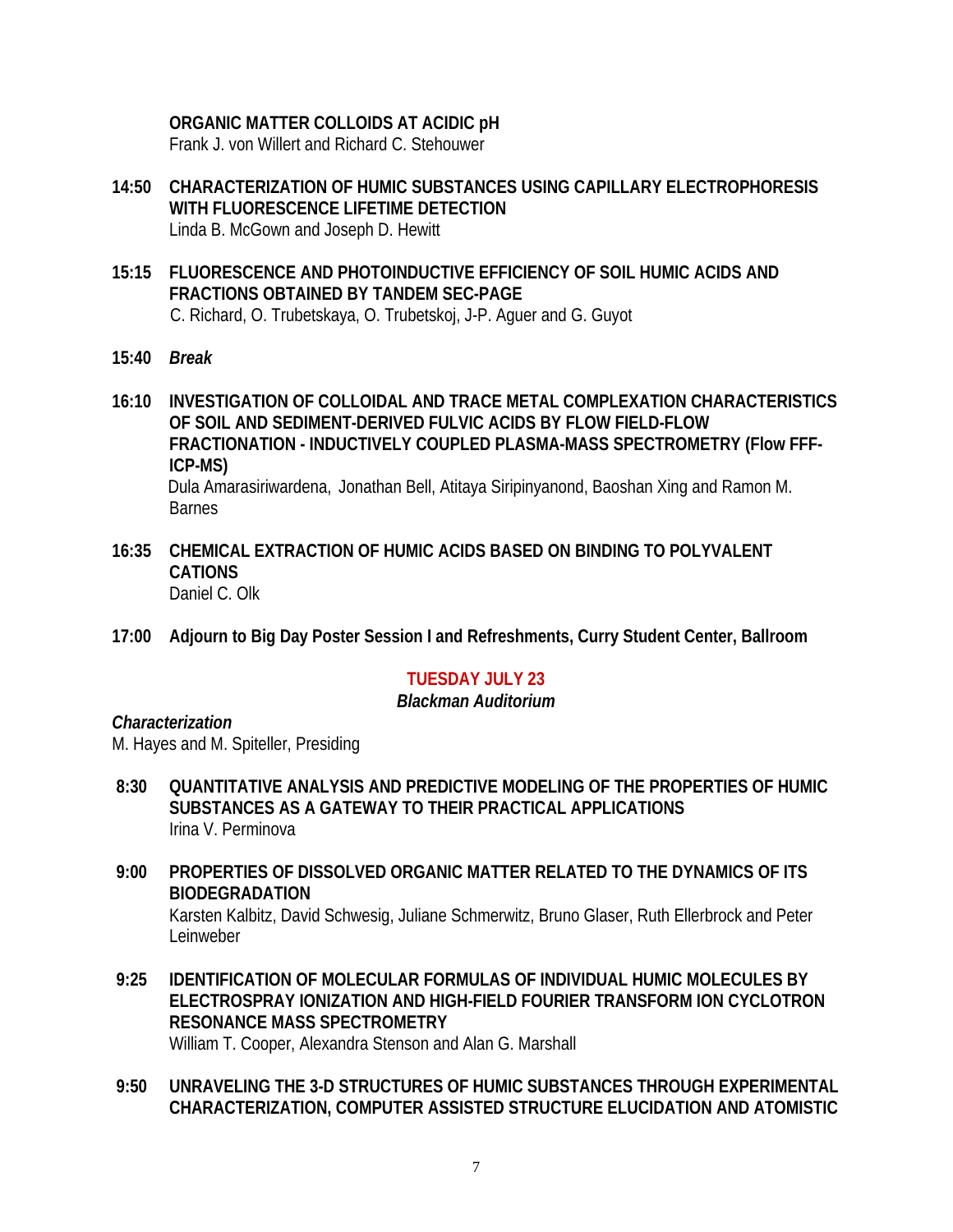# **SIMULATIONS**

Mamadou S. Diallo, Andre Simpson, Jean Loup Faulon, Paul Gassman, William A. Goddard III and James H. Johnson, Jr. and Patrick G Hatcher

- **10:15** *Break*
- **10:45 CHARACTERIZATION OF HUMIC ACIDS PROGRESSIVELY BASE EXTRACTED FROM PAHOKEE PEAT**

Li Li, Yong Ran, Guoying Sheng, Jiamo Fu, Ping'an Peng and Weilin Huang

**11:10 CHARACTERIZATION OF HUMIC ACIDS AND HUMIN USING TRANSALKYLATION AND MILD OXIDATION REACTIONS**

Coralie Deport, Laurent Lemée and André Amblès

- **11:35 ALIPHATICS IN ANDOSOLS: A DETAILED MOLECULAR APPROACH** Dennis F. W. Naafs, Pim F. van Bergen and Jan W. de Leeuw
- **12:00 Lunch,** *Curry Student Center and Big Day Poster Session II*

# **BIG DAY POSTER SESSION II Authors present 12:15 – 14:00 and 16:45 – 18:00** *Curry Student Center, Ballroom*

R. Christman, E. Gjessing, Y. Laor, F. Roddick, F. Ugolini, and K. Yonebayashi, Presiding

- **101. DIRECT INTERACTIONS OF HUMIC SUBSTANCES WITH AQUATIC ORGANISMS RESULT IN AMBIGUOUS ECOLOGICAL EFFECTS** Christian E. W. Steinberg
- **102. THE DIVERSITY AND UBIQUITY OF BACTERIA UTILIZING HUMIC SUBSTANCES AS AN ELECTRON DONOR FOR ANAEROBIC RESPIRATION** John D. Coates, Kimberly A. Cole, Romy Chakraborty, Susan M. O'Connor and Laurie A. Achenbach
- **103. MORPHOLOGICAL AND GEOCHEMICAL EFFECTS OF MICROBIALLY INDUCED REDOX CHANGES OF HUMIC SUBSTANCES** Romy Chakraborty, Susan M.O'Connor, Claudia Schmidt, Jürgen Thieme and John D. Coates
- **104. HORIZONTAL AND VERTICAL DISTRIBUTION OF LIGNIN DEGRADATION PRODUCTS IN SEDIMENTARY HUMIC SUBSTANCES FROM THE GDANSK BASIN (BALTIC SEA)** Janusz Pempkowiak, Andrzej Staniszewski and Hanna Obarska-Pempkowiak
- **105**. **KINETICS OF DIAGENETIC CHANGES OF HUMIC SUBSTANCES IN THE BALTIC SURFACE SEDIMENTS** Janusz Pempkowiak, Justyna Kopecka, Hanna Obarska-Pempkowiak
- **106. CHANGES IN MOLECULAR WEIGHT DISTRIBUTION OF HUMIC ACID BY ENZYMATIC DECOLORIZATION**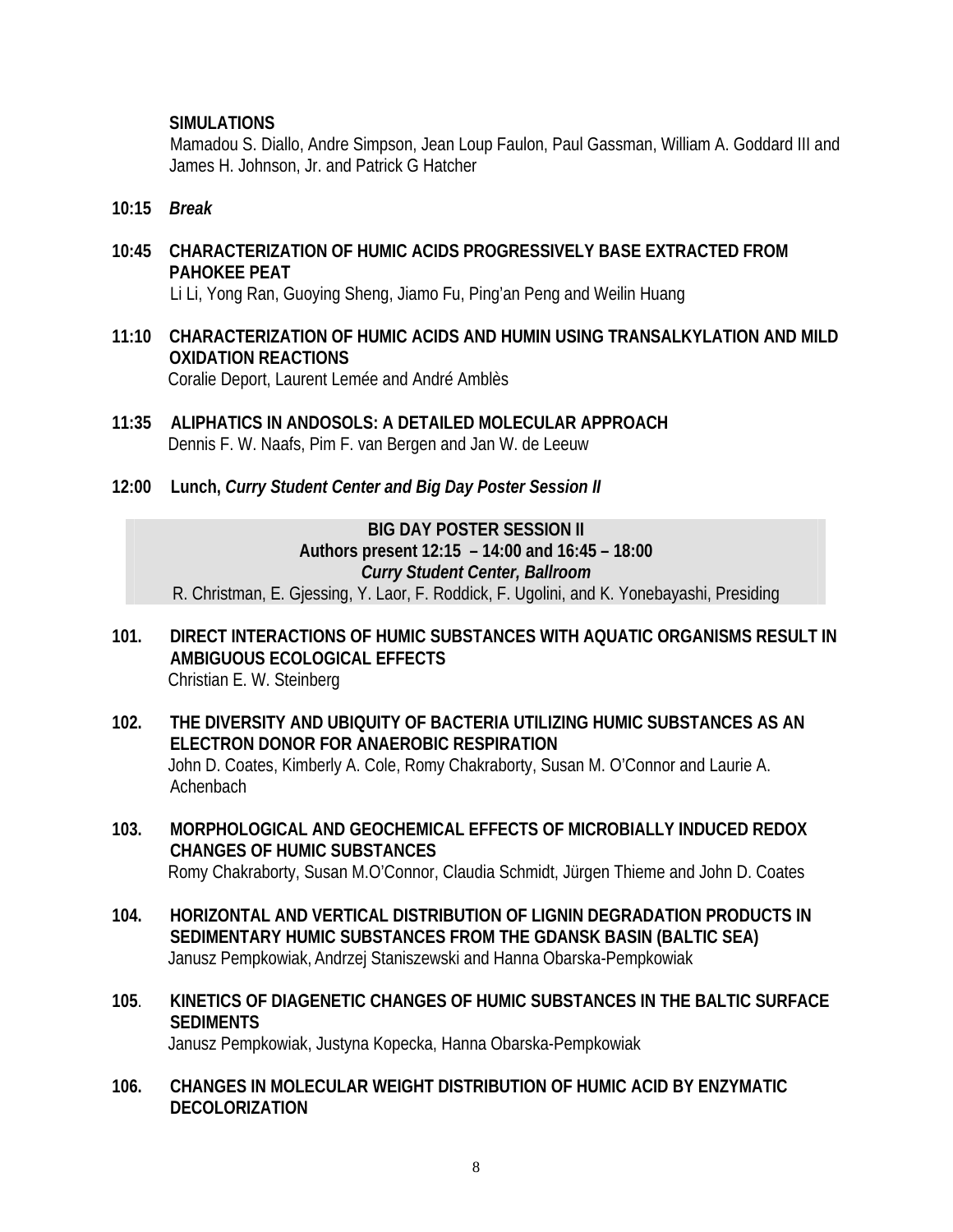Y. Yanagi, N. Fujitake, S. Okuhara, T. Kiyota, T. Suzuki, H. Otsuka and J. -M. Bollag

- **107. EFFECTS OF STORAGE DISTURBANCE OF SOIL SAMPLES ON QUANTITY AND QUALITY OF WATER EXTRACTABLE ORGANIC MATTER** Bernd Marschner and Dirk Jödemann
- **108. HUMIC SUBSTANCES IN TRANSFORMATION OF XENOBIOTICA** Maris Klavins and Kristine Babre
- **109. PHOTOCHEMICAL INTER REACTIONS AND DEGRADATION OF NATURAL ORGANIC MATTER IN SURFACE WATERS** Morten André Pedersen, Egil T. Gjessing and Dag Olav Andersen
- **110. HUMIC SUBSTANCES AS INHIBITORS OF PLANT PHOTOSYNTHESIS XENOBIOTIC-MODE-OF-ACTION OF DOC?** Stephan Pflugmacher and Christian Steinberg
- **111. ANALYSES OF HUMIC ACIDS IN VARIOUS KINDS OF SOILS WITH REGARD TO THE DEGREE OF HUMIFICATION**  Akira Watanabe, Donald B. McPhail, Nagamitsu Maie, Kosuke Ikeya, Tomonori Abe and Shuichi Yamamoto
- **112. THE FULVIC TEST A PROCEDURE TO MEASURE THE FULVIC ACID CONTENT OF ORGANIC AMENDMENT PRODUCTS** Richard Lamar, Michael H.B. Hayes and Kenneth S. Day
- **113. EFFECT OF THE LOW TEMPERATURE ASHING (LTA) ON SOIL ORGANIC MATTER**  Alberto Agnelli, Luisella Celi, Giuseppe Corti, Leania Condello and Alessandro Degl'Innocenti
- **114. TRANSFORMATIONS OF ORGANIC MATTER OCCURRING IN COMPOSTED MUNICIPAL SOLID WASTES UNDER DIFFERENT MOISTURE CONDITIONS**  Jerzy Drozd, Michal Licznar and Maria Jerzykiewicz
- **115. METAL COMPLEXATION OF WATER SOLUBLE ORGANIC MATTER FROM COMPOSTED MUNICIPAL SOLID WASTE (MSW)** Gudrun Abbt-Braun, Daniel Schmitt, Fritz H. Frimmel, Yona Chen and Yitzhak Hadar
- **116. QUALITY OF HUMIC ACIDS IN RAW AND COMPOSTED OLIVE OIL MILL SOLID WASTES** Gennaro Brunetti, Vito La Ghezza and Nicola Senesi
- **117. FERTILIZATION EFFECTS ON SOIL ORGANIC MATTER QUALITY UNDER DIFFERENT PRODUCTION SYSTEMS IN SEMIARID PAMPEAN SOILS** Juan Galantini, Ramón Rosell, Gennaro Brunetti and Nicola Senesi
- **118. DETERMINATION OF DIFFUSION COEFFICIENTS OF METAL IONS IN HUMIC GELS** Martina Klucáková, Radek Blahák and Miloslav Pekar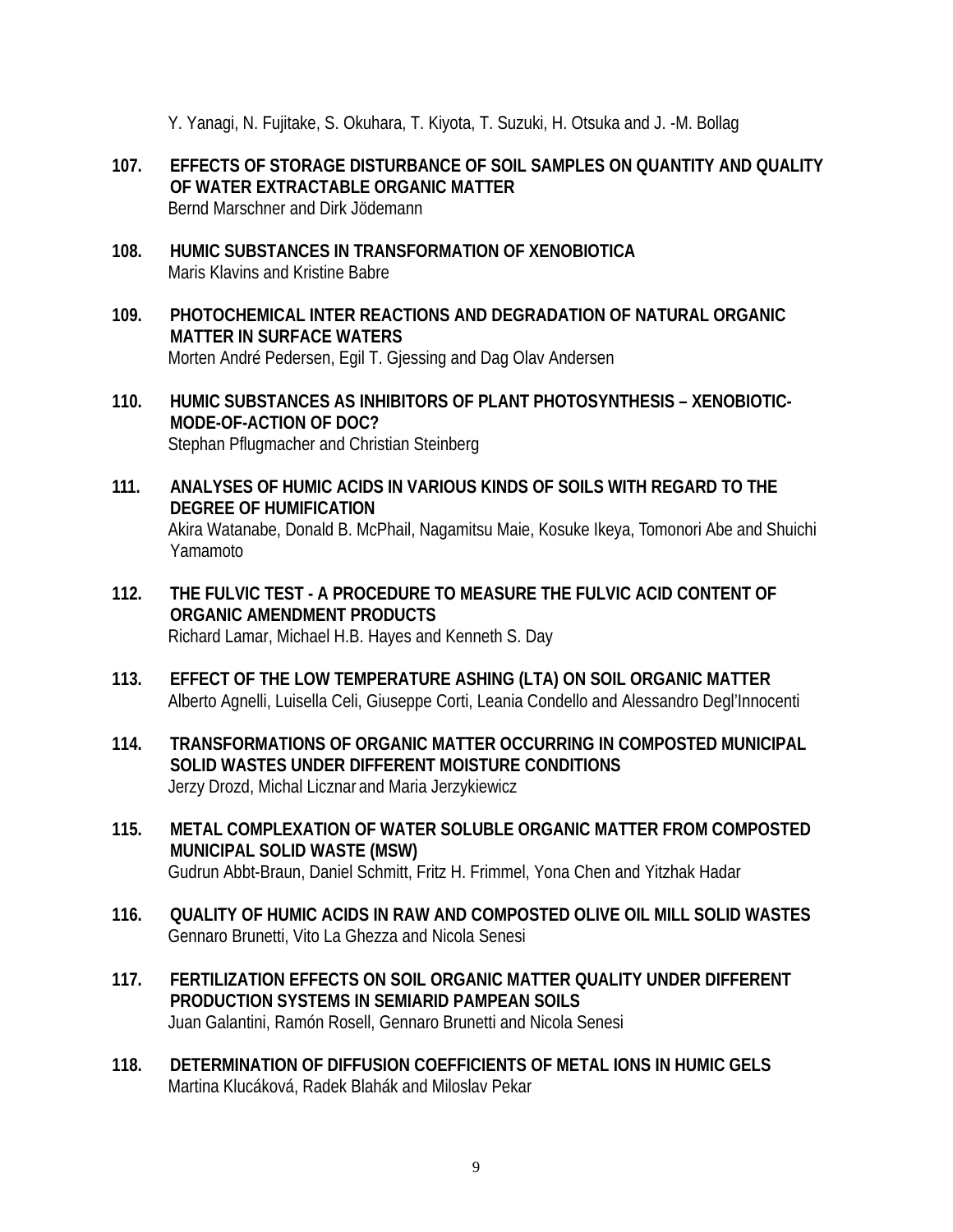- **119. STRUCTURAL RESOLUTION OF METAL-HUMIC ACIDS INTERACTIONS THROUGH DECONVOLUTION FT-IR SPECTROSCOPY** Claudio Cocozza and Teodoro M. Miano
- **120. EFFECT OF HUMIC SUBSTANCES ON THE BEHAVIOR OF IRON SIDEROPHORES IN SOIL AND WATER**

L. Catalano, M. De Nobili, H. Siebner-Freibach and Y. Chen

**121. COMPLEXATION OF METAL IONS BY HUMIC SUBSTANCES AND a-AMINO ACIDS: A COMPARATIVE STUDY**

Ademir dos Santos, Iramaia Corrêa Bellin, Pedro Paulo Corbi, Alexandre Cuin, André Henrique Rosa, Maria Olimpia de Oliveira Resende, Julio Cesar Rocha and Petr Melnikov

**122. COMPLEXATION STUDY OF HUMIC ACID WITH COBALT(II) BY POLAROGRAPHY AND FLUORESCENCE**

Fanny Monteil-Rivera and Jacques Dumonceau

**123. XAFS STUDIES OF COBALT(II) BINDING BY PEAT, PLANT AND SOIL DERIVED SOLID HUMIC ACIDS**

Elham A. Ghabbour, Andreas Scheinost and Geoffrey Davies

- **124. SOFT X-RAY SPECTROSCOPY AND MICROSCOPY OF NATURAL ORGANIC MATTER FLOCCULATED WITH IRON AND COPPER SALTS** Christian H, Specht, Jurgen Thieme, Claudia Schmitt, Gudrun Abbt-Braun and Fritz H. Frimmel
- **125. INTERACTIONS OF TERBIUM WITH HUMIC SPECIES AND EXAMINATION OF THE FLUOROPHORE-METAL ENERGY TRANSFER PROCESSES** Gregory V. Korshin, Chiwang Li and Marc F. Benedetti
- **126. FLUORESCENCE BEHAVIOR OF METAL COMPLEXES OF HUMIC ACIDS FROM DIFFERENT SOURCES**

Maria Rosaria Provenzano, Valeria D'Orazio, Maria Jerzykiewicz and Nicola Senesi

- **127. CHARACTERIZATION OF AQUATIC HUMIC SUBSTANCES FROM A TROPICAL REGION AND THEIR INTERACTION WITH CHLORINE** Eduarda R. Carvalho, Débora M. B. P. Milori, Etelvino H. Novotny, Adriana B. Araujo, Ariovaldo O. Florentino, Júlio Cesar Rocha and Ladislau Martin-Neto
- **128. HEAVY METALS AVAILABILITY FOR PLANTS UNDER INFLUENCE OF ORGANIC MATTER FROM BROWN COAL**

Jolanta Kwiatkowska and Alina Maciejewska

**129. EFFECT OF RESIDUAL VANADYL IN THE SPECTROSCOPIC ANALYSES OF SOIL HUMIC ACIDS**

Etelvino Henrique Novotny, Heike Knicker, Débora M.B.P. Milori and Ladislau Martin-Neto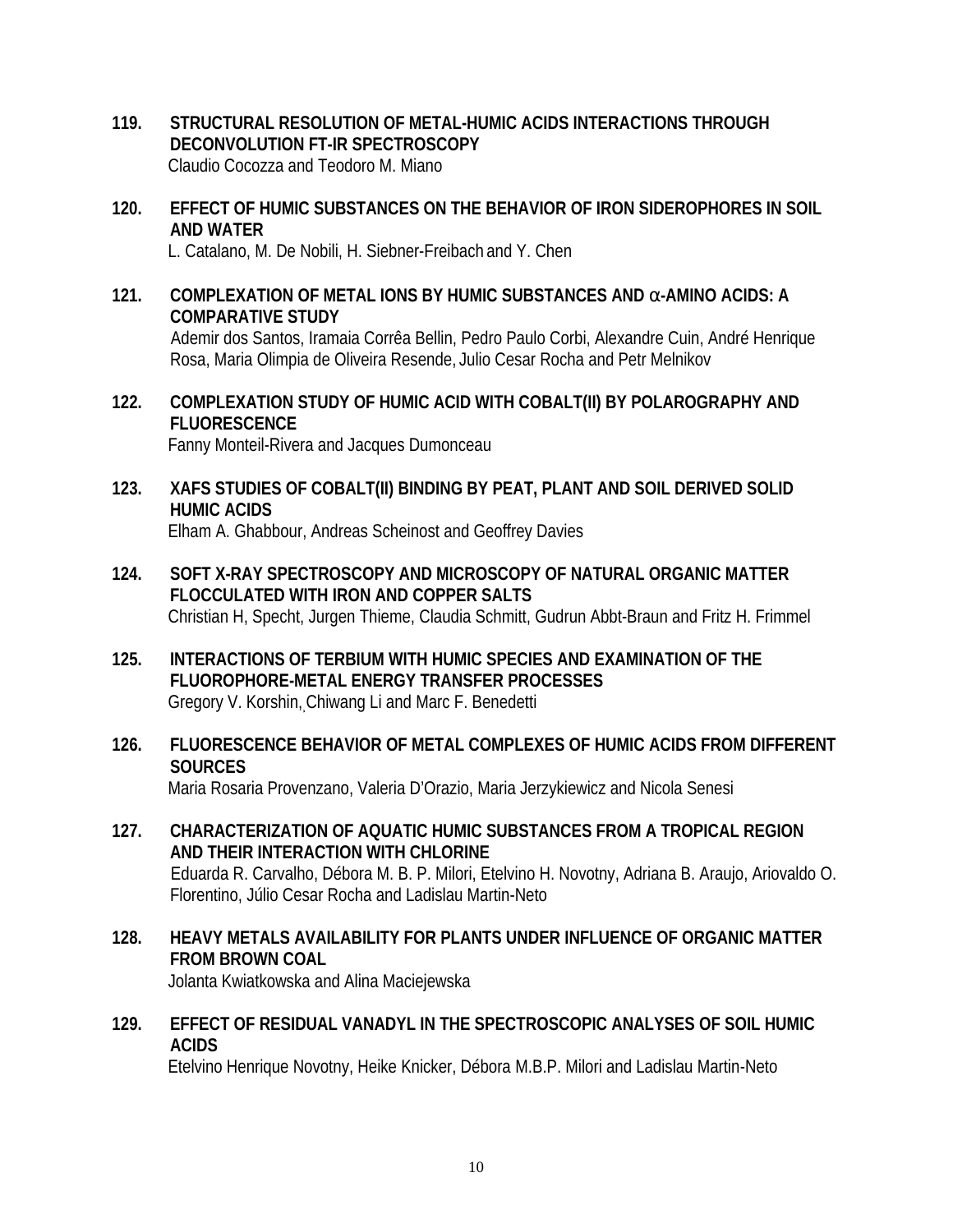- **130. INVESTIGATION OF THERMAL TREATMENT FOR QUANTIFICATION OF BLACK CARBON IN ENVIRONMENTAL SAMPLES** Thanh H. Nguyen, William P. Ball and Roberta A. Brown
- **131. BLACK CARBON AND KEROGEN IN SOILS AND SEDIMENTS** Ping'an Peng, Weilin Huang and Jianzhong Song
- **132. DETERMINATION OF BLACK CARBON IN NATURAL ORGANIC MATTER BY CHEMICAL OXIDATION AND SOLID-STATE NMR** Myrna J. Salloum and Patrick G. Hatcher
- **133. ABIOTIC SYNTHESIS OF HUMIC SUBSTANCES ON A VOLCANIC MATRIX AND ROLE OF ISOMERIC COMPOUNDS – A PRELIMINARY STUDY** Fiorenzo C. Ugolini, Paola Arfaioli, Alessandro Agnelli and Marinella Bosetto
- **134. EFFECT OF FIRE ON THE CHARACTERISTICS OF SOIL HUMIC ACID** Guido Alberti, Alessandro Cristini, Aldo Loi, Pietro Melis and Sandro Meloni
- **135. SOIL ORGANIC MATTER QUALITY DURING LONG-TERM FIELD EXPERIMENTS** Jarmila Laštincová and Lubica Pospíšilová
- **136. EFFECT OF LONG-TERM MINERAL FERTILIZATION ON HUMIC CONDITION OF THE SLIGHTLY LEACHED CHERNOZEM IN DOBROUDJA** Margarita Nankova, Hristofor Kirchev and Emil Penchev
- **137. IMPACT OF LONG-TERM TILLAGE ON ORGANIC MATTER AND MICROAGGREGATE STABILITY** Anita Gal, Erika Michéli, Etelka Tombácz and Tomás Harrach
- **138. STUDIES OF ASPECTS OF THE COMPOSITIONS OF HUMIC-TYPE SUBSTANCES FROM SEAWEED AND OF THE INFLUENCES OF SEAWEED EXTRACTS ON GRASS GROWTH** R. J. McInerny, P. Cross, C. E. Clapp and M. H. B. Hayes
- **139. HUMIC SUBSTANCES FOR ENHANCING PLANT GROWTH** C. E. Clapp, Y. Chen, M. H. B. Hayes, V. W. Cline, A. J. Palazzo, J. A. E. Molina, D. B. White and J. M. Baker
- **140. NITROGEN-15 AND NATURAL ABUNDANCE C-13 CHANGES UNDER DIFFERENT TILLAGE, RESIDUE AND FERTILIZER MANAGEMENT** M. F. Layese, C. E. Clapp, R. R. Allmaras, S. M. Copeland, J. A. E. Molina, D. R. Linden and J. M. Baker
- **141. OPTIMIZING FILTRATION WITH OXIDANTS: THE ROLE OF NOM** William C. Becker, Kwok-Keung Au, and Charles R. O'Melia
- **142. ACTOSOL-Z®, A HUMIC ACID BASED FERTILIZER, MAKES WASTEWATER IN WYOMING EFFECTIVE FOR IRRIGATION**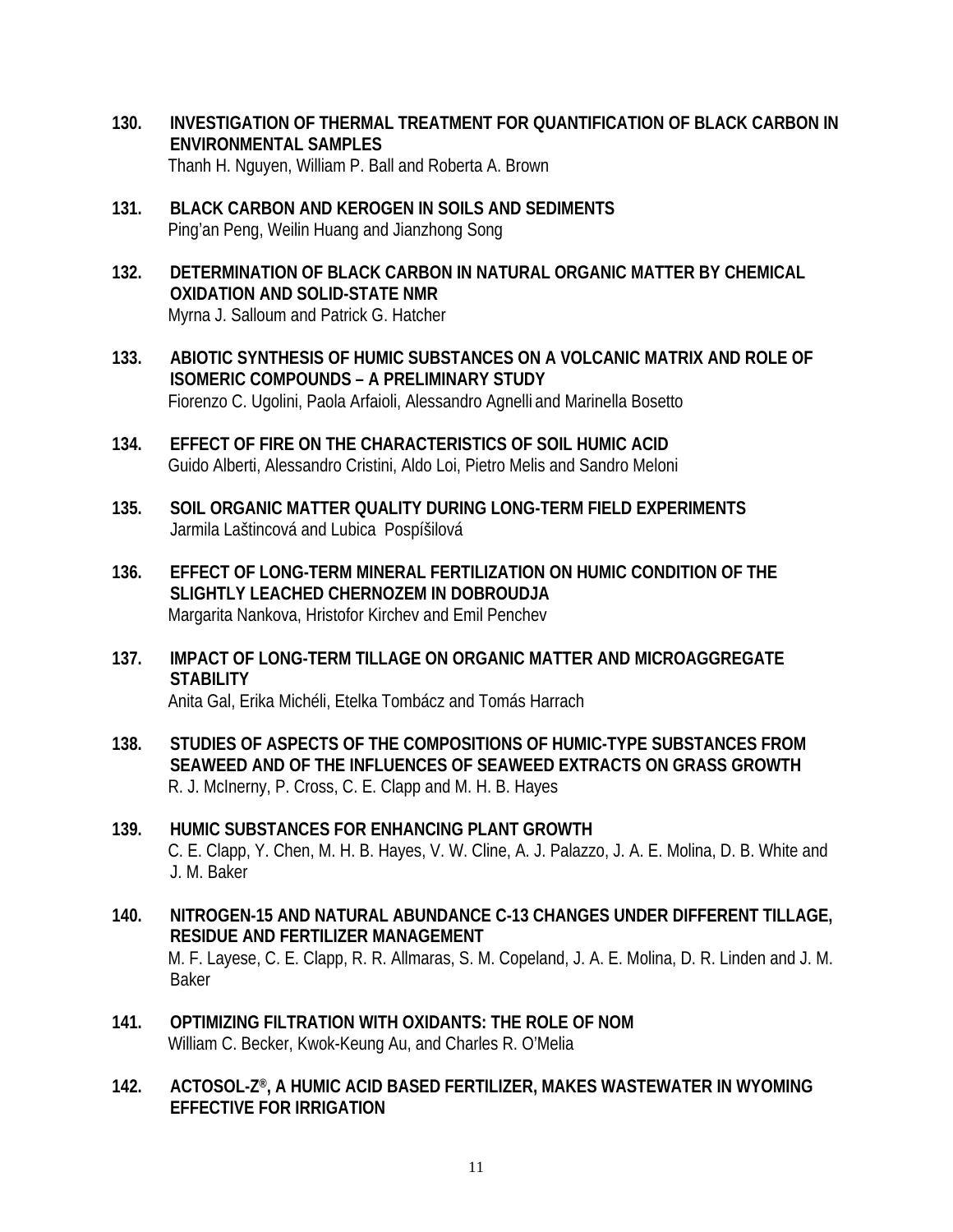Robert Downey and Amjad K. Fataftah

- **143. CHARACTERIZATION OF SOIL HUMIC ACIDS MOLECULAR SIZE FRACTIONS BY FLUORESCENCE IN AREAS UNDER SEWAGE SLUDGE APPLICATION** Martha González Pérez, Débora M. B. P. Milori, Etelvino H. Novotny, Ladislau Martin-Neto, Ronaldo Berton, Wagner Bettiol and Otávio A. Camargo
- **144. HUMIC-BASED SOIL ADDITIVES FOR TREATING ACIDIC VINEYARD SOILS** Jason (G.) Issa, Antonio F. Patti, W. Roy Jackson and Cornelia Bos-Van der Zalm
- **145. SOIL CARBON AND GLOMALIN CONCENTRATIONS UNDER CROP AND TILLAGE MANAGEMENT IN EASTERN SOUTH DAKOTA** Joseph L. Pikul Jr., Sara F. Wright, Linda Jawson and Michael M. Ellsbury
- **146. PROPERTIES OF HUMUS FROM SOILS INCUBATED WITH POST-HARVEST RESIDUES** Slawomir S. Gonet, Bozena Debska, Anton Zaujec and Erika Tobiasova
- **147. STRUCTURAL CHARACTERIZATION OF HUMIC ACID EXTRACTED FROM COMPOSTED SEWAGE SLUDGE** Soumia Amir, Mohamed Hafidi, George Merlina and Jean-Claude Revel
- **148. EFFECT OF COMPOSTING PROCESS AND DURATION ON THE CHEMICAL STRUCTURE OF COMPOSTS ORGANIC MATTER AS STUDIED BY SOLID-STATE 13C CPMAS NMR AND PSRE** M. -F. Dignac, C. Francou, M. Le Villio, S. Houot and H. Knicker
- **149. SOIL ORGANIC MATTER FORMATION AND ADAPTATION STRATEGIES OF ROOT SYSTEMS IN LIGNITE-RICH MINE SOILS IN LUSATIA, GERMANY** Oliver Bens, Ulrich Fettweis, Anna Koch, Uwe Schneider and Reinhard Hüttl
- **150. HPLC AS A TOOL FOR THE INVESTIGATION OF HUMICS IN BAYER LIQUORS** Thelma-Jean Whelan, Michael A. Wilson and Kamali Kannangara
- **151. SPECTROSCOPIC AND CHEMICAL CHARACTERIZATION OF HUMIC SUBSTANCES ORIGINATING FROM COMPOSTED SAWDUST/PAPER MILL SLUDGE**  Claudia M. B. F. Maia, Antonio S. Mangrich, Cristiane R. Budziak and Júlio C.P. Santos
- **152. CHEMICAL CHARACTERISTICS AND POSSIBLE SOURCES OF FULVIC ACIDS LEACHED FROM THE PLOW LAYER OF PADDY FIELDS** Nagamitsu Maie, Akira Watanabe and Makoto Kimura
- **153. CARBON CONTRIBUTION AND CHARACTERISTICS OF HUMIC ACID, FULVIC ACID, PARTICULATE ORGANIC MATTER, AND GLOMALIN IN DIVERSE ECOSYSTEMS**  Kristine Nichols, Sara Wright, Walter Schmidt, Michael Cavigelli and Kudjo Dzantor
- **154. HUMIC SUBSTANCE AND POLYSACCHARIDE EFFECTS ON AGGREGATE FORMATION AND STABILIZATION**

Jorge Tarchitzky and Yona Chen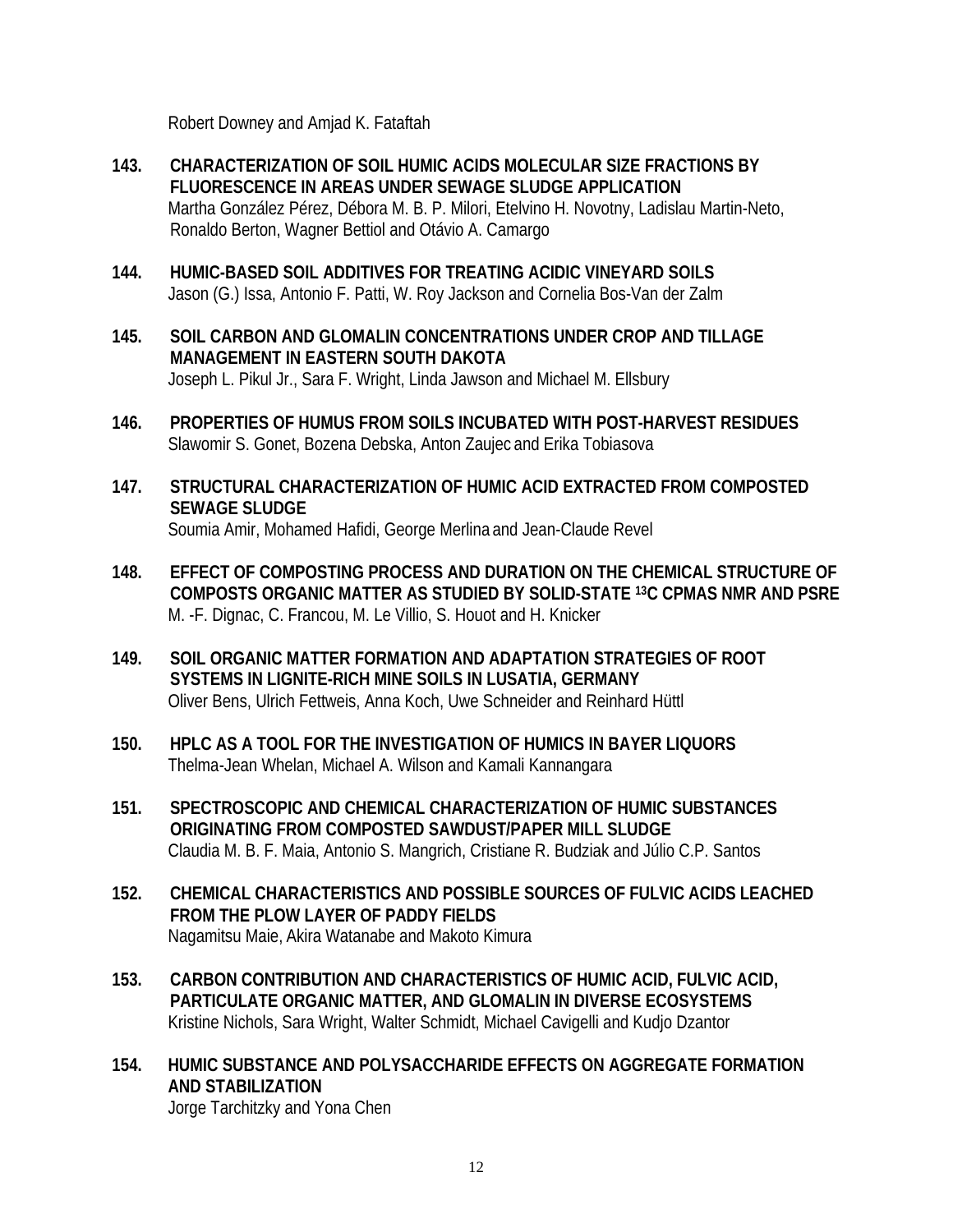**155. THE EFFECT OF LIMING ON THE RATIO OF DOC/DON ON AN ACIDIC ARENOSOL** Tibor Filep, Péter T. Nagy and Ida Kincses

# **TUESDAY JULY 23**

#### *Blackman Auditorium*

#### *Characterization*

L. Martin-Neto and D. Walia, Presiding

- **14:00 ADVANCES IN THE UNDERSTANDING OF ORGANIC MATTER STABILIZATION PROCESSES IN SOILS: CHEMOLYTIC TECHNIQUES COMBINED WITH 13C NMR SPECTROSCOPY**  Ingrid Kögel-Knabner
- **14:30 QUALITATIVE CHANGES OF SOIL ORGANIC MATTER DETECTED BY 13C NMR AND ESR IN AREAS UNDER CARBON SEQUESTRATION IN BRAZIL**  Ladislau Martin-Neto, Clenio N. Pillon and João Mielniczuk
- **14:55 PROTON HOMONUCLEAR TWO-DIMENSIONAL NMR SPECTROSCOPY OF HUMIC SUBSTANCES WITH EXTREME RESOLUTION AND SENSITIVITY** Norbert Hertkorn, Irina Perminova, Dmitrii Kovalevskii and Antonius Kettrup
- **15:20 CRYOPROBE VERSUS ULTRAHIGH FIELD NMR IN THE STUDY OF HUMIC MATERIALS** Robert L. Cook, Deane D. McIntyre, Cooper. H. Langford and Hans J. Vogel
- **15:45 DEGRADATION OF CONDENSED TANNINS AS REVEALED BY 13C-NMR SPECTROSCOPY AND MALDI-TOF MASS SPECTROMETRY** Heike Knicker, Anke Behrens, Nagamitsu Maie, Clemens Engelke and Ingrid Kögel-Knabner
- **16:10 HYDROPHOBIC SITES IN HUMIC ACID AS DETECTED BY ESR OF SPIN-LABEL STEARIC ACID, 13C NMR OF LABELED OLEIC ACID AND PYRENE FLUORESCENCE** Julieta A. Ferreira, Ladislau Martin-Neto, Otaciro R. Nascimento and Luiz A. Colnago
- **16:35 Adjourn for Big Day Poster Session II, Reception and Field Trip**

#### **THURSDAY, JULY 25 PARALLEL SESSION IA** *Curry Student Center, Room 444*

# *Sorption I*

F. Frimmel and B. Xing, Presiding

 **8:30 THERMODYNAMIC PROPERTIES OF SOIL- AND SEDIMENT-DERIVED NATURAL ORGANIC MATERIALS**

Rossane C. DeLapp, Katherine D. Young and Eugene J. LeBoeuf

**9:00 DEMONSTRATION OF THE "CONDITIONING EFFECT" IN SOIL ORGANIC MATTER AND SUPPORT FOR A PORE DEFORMATION MECHANISM FOR SORPTION HYSTERESIS** Yuefeng Lu and Joseph Pignatello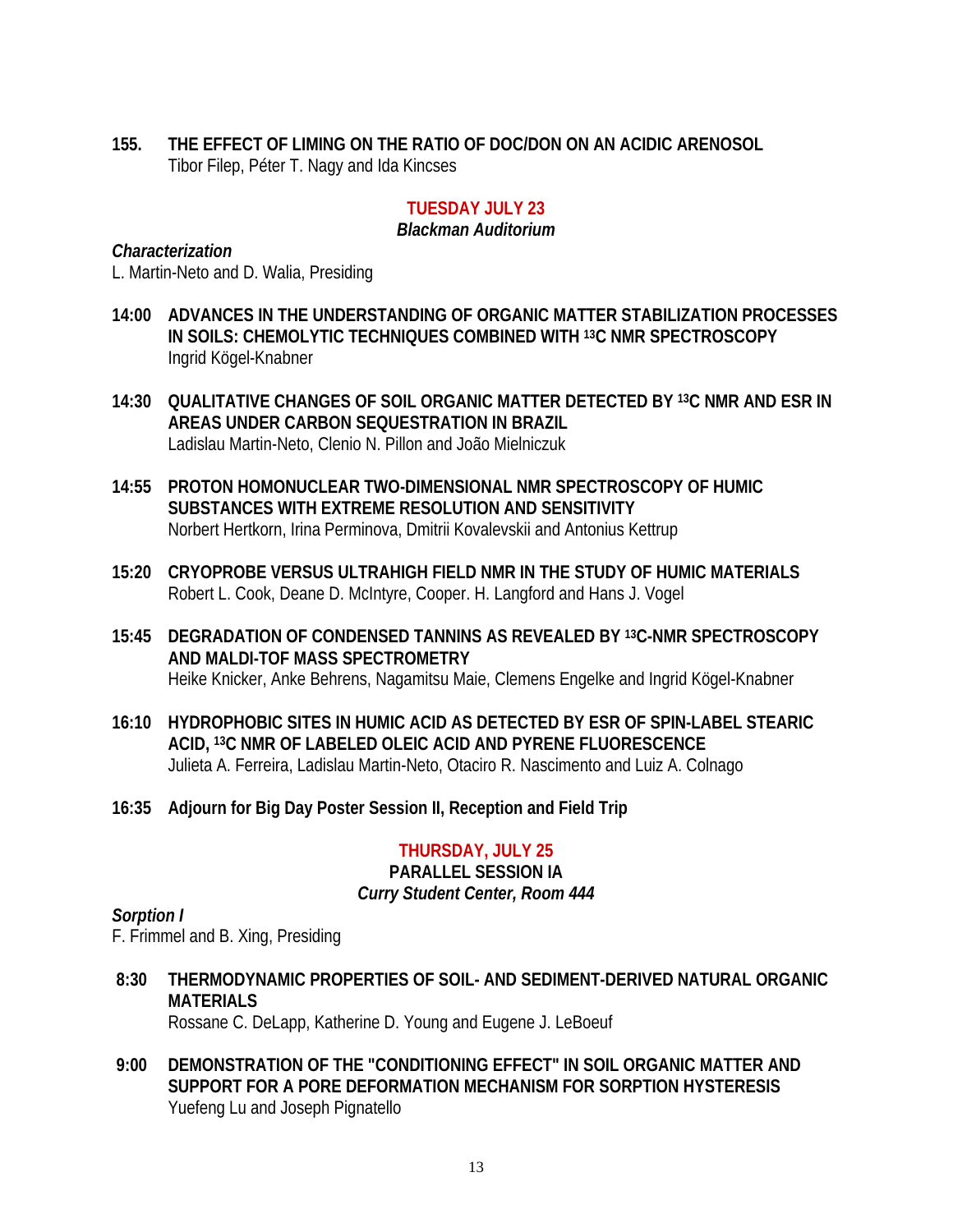- **9:25 CORRELATIONS BETWEEN DOM CHARACTERISATION PARAMETERS AND KEY DESCRIPTIVE PARAMETERS OF THE WATERSHED** Rolf D. Vogt, Jarkko Akkanen, Egil Gjessing, Jussi Kukkonen, Stephan Pflugmacher, Christian Steinberg and Adam Zolnay
- **9:50 OBSERVATION OF MULTIPLE SORPTION DOMAINS IN HUMIC SUBSTANCES USING NMR SPECTROSCOPY AND SORPTION STUDIES; APPLICATION TO STRUCTURE CONFIGURATION**

Amrith S. Gunasekara, Myrna J. Salloum, Leonard C. Dickinson and Baoshan Xing

- **10:15** *Break*
- **10:45 KINETICS OF 2,4-DICHLOROPHENOXYACETIC ACID (2,4-D) ADSORPTION BY METAL OXIDES, METAL OXIDE-HUMIC COMPLEXES AND HUMIC ACID**  C. Liu and P. M. Huang
- **11:10 EFFECT OF HUMIC ACID ADSORPTION ON THE AGGREGATION OF MAGNETITE NANOPARTICLES** Erzsébet Illés and Etelka Tombácz
- **11:35 SIMPLIFIED LINK SOLVATION MODEL (LSM) FOR SORPTION IN NATURAL ORGANIC MATTER** Mikhail Borisover and Ellen R. Graber
- **12:00 Lunch***, Curry Student Center*

# **THURSDAY, JULY 25**

#### **PARALLEL SESSION IB** *Curry Student Center, Room 318*

# *Metals*

D. Amarasiriwardena and K. Czerwinski, Presiding

- **8:30 CATALYTIC EFFECTS OF NI-HUMIC COMPLEXES ON THE REDUCTIVE DEHALOGENATION OF CHLORINATED ALKANES AND ALKENES** Edward O'Loughlin, Huizhong Ma and David Burris
- **9:00 SPECTROSCOPIC CHARACTERIZATION OF THE INTERACTION OF Al 3+ AND Pd2+ WITH SUWANNEE RIVER FULVIC ACID**  Kelly M. Elkins, Elissa Larivee and Donald J. Nelson
- **9:25 SYNTHETIC HUMIC ACIDS: A USEFUL TOOL TO STUDY THE INTERACTION OF HUMIC ACIDS WITH ACTINIDES IN THE ENVIRONMENT** Susanne Sachs, Katja Schmeide, Karl-Heinz Heise and Gert Bernhard
- **9:50 CONTRIBUTION OF NATURAL ORGANIC MATTER TO COPPER LEACHING FROM MUNICIPAL SOLID WASTE INCINERATOR BOTTOM ASH**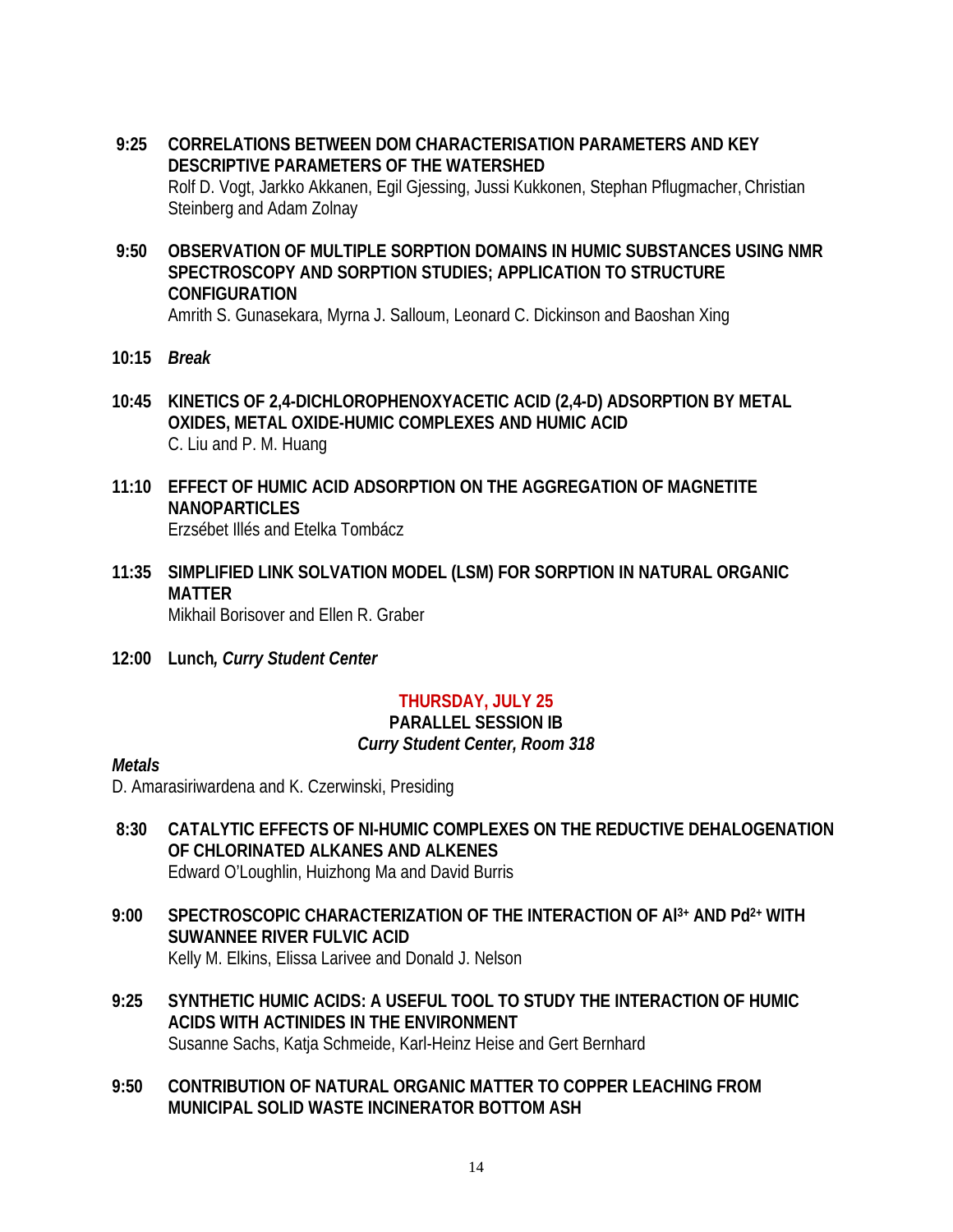André van Zomeren and R. N. J. Comans

- **10:15** *Break*
- **10:40 THE ROLE OF HUMIC SUBSTANCES IN TRACE ELEMENT MOBILITY IN NATURAL ENVIRONMENTS AND APPLICATIONS FOR RADIONUCLIDES** V. Moulin
- **11:10 INTER-LANTHANIDE LUMINESCENCE RESONANCE ENERGY TRANSFER IN HUMIC SUBSTANCES**

Michael U. Kumke, Hans-Gerd Löhmannsröben, Sascha Eidner and Gregory Korshin

**11:35 ENVIRONMENTAL POLLUTION LEVEL AS DETERMINED BY EPR SPECTROSCOPY ANALYSES AND OXIDATION POWER OF HUMIC ACIDS EXTRACTED FROM AQUATIC (UNDER MANGROVE FOREST) SEDIMENT SAMPLES** Lenise da Silva, Angelo R. S. Oliveira and Antonio S. Mangrich

**12:00 Lunch***, Curry Student Center*

# **THURSDAY, JULY 25**

# **PARALLEL SESSION IIA**

#### *Curry Student Center, Room 444*

#### *Sorption II*

Y. Chen and D. Ryan, Presiding

- **14:00 WETTING CYCLES OF AIR DRIED AND "HYDROPHOBIC" SOILS STUDIED BY NMR RELAXOMETRY – THE ROLE OF HUMIC SUBSTANCES** Cooper H. Langford, Tiona Todoruk, Marina Litvina and Apostolos Kantzas
- **14:30 SWELLING OF SOIL ORGANIC MATTER IN HUMIC SOIL SAMPLES: METHODS AND RELEVANCE**

Gabriele E. Schaumann, Julia Hurrass, Susanne Berger, Karsten Sieg, Jan Weber, Heiner Stoffregen, Martin Mueller and Wolfgang Rotard

**14:55 NONPOLAR ORGANIC CONTAMINANT ASSOCIATION WITH HUMIC SUBSTANCES IN ANOXIC AQUATIC SEDIMENTS: EFFECTS OF AERATION ON PCB DISTRIBUTION, MOBILITY AND BIOAVAILABILITY** 

Joel A. Pedersen, Linda E. Schweitzer, Chen-Hung Michael Lin and I.H. (Mel) Suffet

- **15:20** *Break*
- **15:30 EFFECTS OF LIPIDS ON THE NONLINEAR SORPTION OF PHENANTHRENE BY SEDIMENTARY HUMIC SUBSTANCES** Luc Tremblay, Scott D. Kohl, James A. Rice and Jean-Pierre Gagné
- **15:55 SPME AS A METHOD TO STUDY PARTITIONING PROCESSES IN NATURAL SAMPLES WITH HIGH SALT CONCENTRATIONS**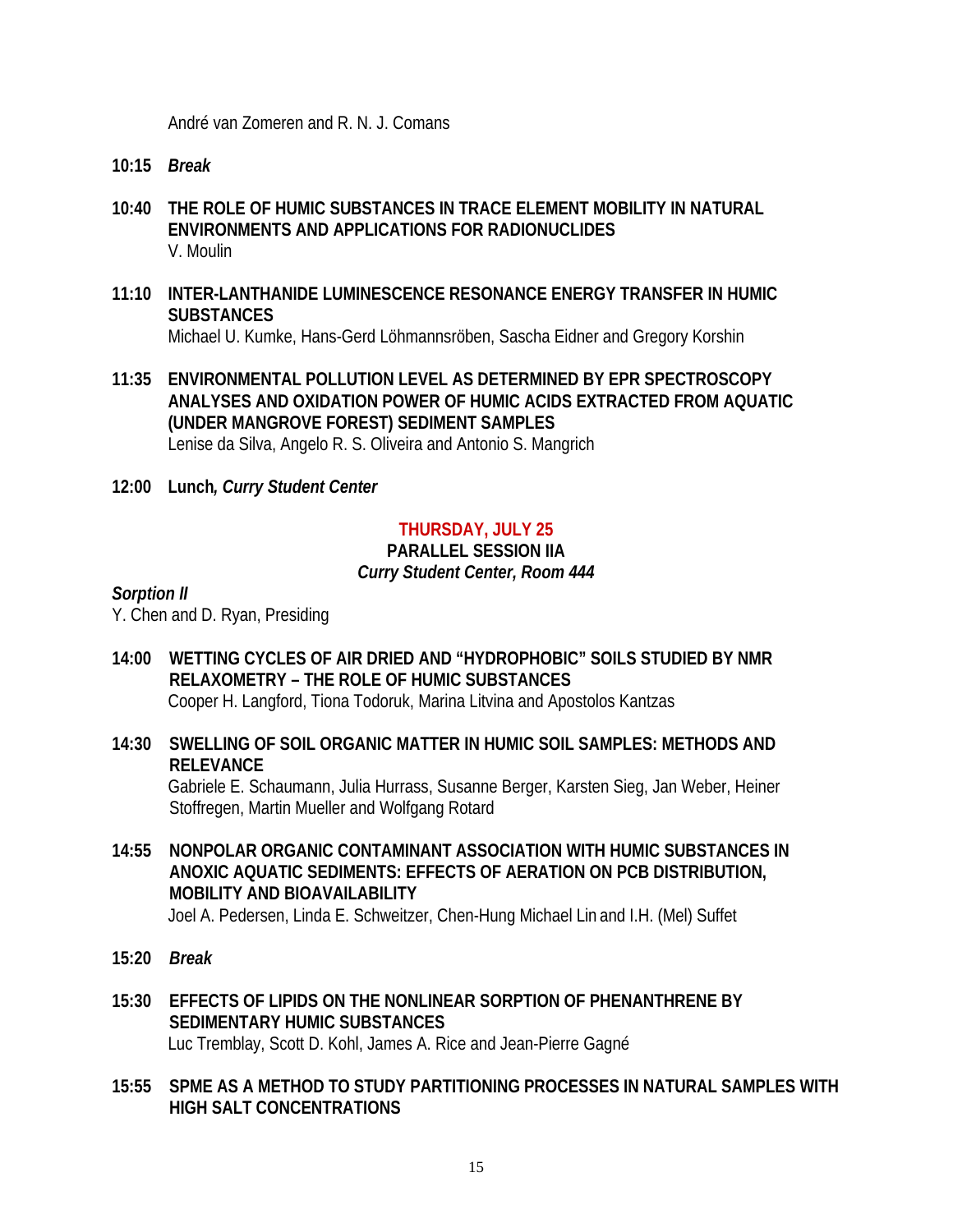Linn Persson, Tomas Alsberg, Anna Ledin and Göran Odham

- **16:20 THE FUNDAMENTALS OF HUMIC SUBSTANCES, AND THEIR HUMIC-CLAY COMPLEXES – INSIGHTS IN HUMIN, SOIL FORMATION, AND THE REACTIVE SOIL INTERFACE** Andre Simpson, William Kingery, Edward Foan and Patrick Hatcher
- **16:45** *Break*
- **16:50 IHSS ASSEMBLY,** *Curry Student Center, Room 318*
- **18:10 Adjourn for Banquet at 19:30,** *Curry Student Center, Ballroom*

#### **THURSDAY, JULY 25**

#### **PARALLEL SESSION IIB**

#### *Curry Student Center, Room 318*

#### *Biological and Agricultural Research*

C. Clapp and M. Klavins, Presiding

- **14:00 MECHANISMS FOR THE STABLIZATION OF SOIL ORGANIC MATTER** Konrad M. Haider
- **14:30 MORE EVIDENCE FOR HUMIC SUBSTANCES ACTING AS BIOGEOCHEMICALS ON ORGANISMS**

C. Wiegand, N. Meems and C. E. W. Steinberg

- **14:55 ENHANCEMENT IN BIOMIMETIC OXIDATION OF PENTACHLOROPHENOL BY THE ADDITION OF HUMIC SUBSTANCES AND ITS APPLICATION TO SOIL REMEDIATION** Masami Fukushima, Akira Sawada, Mikio Kawasaki, Hiroyasu Ichikawa, Kengo Morimoto, Kenji Tatsumi and Shunitz Tanaka
- **15:20** *Break*
- **15:30 FORMATION OF LOW MOLECULAR WEIGHT ORGANIC ACIDS FROM DISSOLVED ORGANIC MATTER BY IRRADIATION WITH SIMULATED SOLAR UV-LIGHT** Thomas Brinkmann, Daniel Sartorius, Philip Hörsch and Fritz H. Frimmel
- **15:55 SOIL ORGANIC MATTER STORAGE AND STABILITY PROMOTED BY CROPPING SYSTEMS UNDER NO-TILLAGE IN SOUTHERN BRAZIL** Jeferson Diekow, João Mielniczuk, Heike Knicker, Déborah P. Dick and Ingrid Kögel-Knabner
- **16:20 RESPONSE OF FIELD CROPS AND FRUIT TREES TO APPLICATION OF ACTOSOL®, A HUMIC ACID FERTILIZER, UNDER EGYPTIAN CONDITIONS** Saad A. El-Shall
- **16:45** *Break*
- **16:50 IHSS ASSEMBLY,** *Curry Student Center, Room 318*